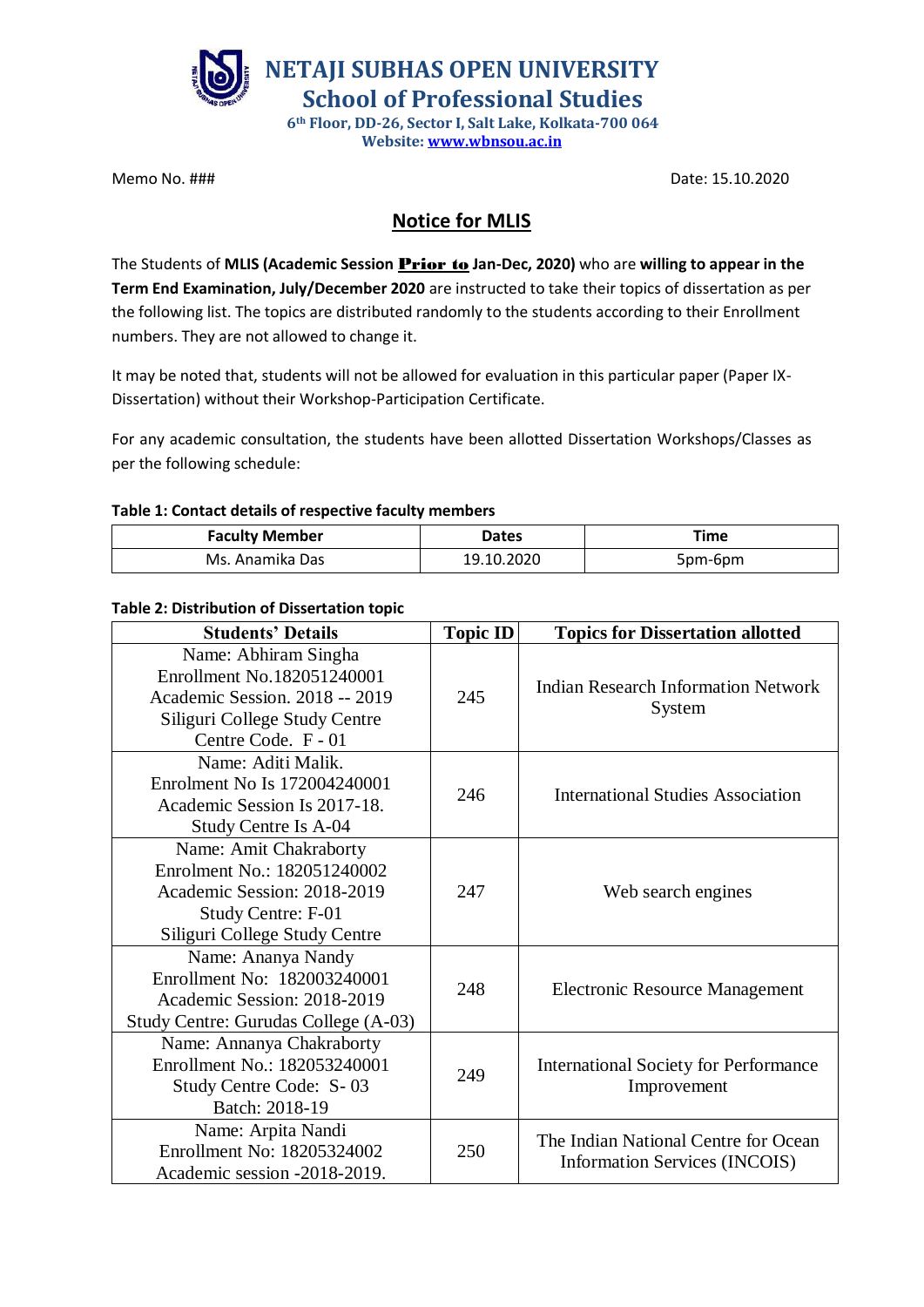

**School of Professional Studies**

| Study centre: Cooch Behar college (F-<br>(03) |     |                                          |
|-----------------------------------------------|-----|------------------------------------------|
| Name: Avijit Mukherjee                        |     |                                          |
| Enrollment No 182040240002                    |     |                                          |
| Academic Session 2018-2019                    | 251 | <b>International Nuclear Information</b> |
| Study Centre Code D-10 (Bolpur                |     | System                                   |
|                                               |     |                                          |
| College)<br>Name: AvisiktaMaity               |     |                                          |
| Enrollment No: 182038240001                   |     | National Institute of Standards and      |
| Batch: 2018-2019                              | 252 |                                          |
|                                               |     | Technology, United States                |
| Study centre: D-08, Egra SSB College          |     |                                          |
| Name: Bariul Islam bearing                    | 253 | DBpedia                                  |
| Enrollment No 172044240002                    |     |                                          |
| Name: BhaskarChakraborty                      |     |                                          |
| Enrollment No: 172004240005                   |     |                                          |
| Study Centre: A-04. Maharaja                  | 254 | <b>Electronic Resource Management</b>    |
| Manindra Chandra College Study                |     |                                          |
| Centre                                        |     |                                          |
| Name: Bibekananda Mahato                      |     |                                          |
| Enrollment No: 182011240002                   |     |                                          |
| Academic Session: 2018-2019                   | 255 | Wikimedia Commons                        |
| Study Centre: Bankura Christian               |     |                                          |
| College $(B-01)$                              |     |                                          |
| Name: Billu Saha                              |     |                                          |
| Enrollment No: 182003240003                   |     |                                          |
| Academic Session: 2018-2019                   | 256 | Clarivate, United States                 |
| <b>Study Centre: Gurudas College Study</b>    |     |                                          |
| Centre $(A-03)$                               |     |                                          |
| Name: Bimal Mohanta                           |     |                                          |
| Enrollment No.-182011240003                   |     |                                          |
| Session-2018-19                               | 257 | Google Products                          |
| Roll No.-06211-32380                          |     |                                          |
| Study Centre Name: Bankura Christian          |     |                                          |
| College. Code-B-01                            |     |                                          |
| Name: Binay Krishna Gorain                    |     |                                          |
| Enroiment No: 182011240004                    |     |                                          |
| Academic Session: 2018-2019                   | 258 | OAIster                                  |
| Study Centre: Bankura Christian               |     |                                          |
| College $(B-01)$                              |     |                                          |
| Name: Bipul Sarkar                            |     |                                          |
| Enrollment No: 201031240002                   |     |                                          |
| Study Centrename: Krishnanagar Govt.          | 259 | <b>CERN</b>                              |
| <b>College Study Centre</b>                   |     |                                          |
| <b>Study Centre Code: D-01</b>                |     |                                          |
| Academic Year 2019-2020                       |     |                                          |
| Name: Biswajit Mandal                         | 260 | <b>NDLI</b>                              |
| Enrollment No: 182027240001                   |     |                                          |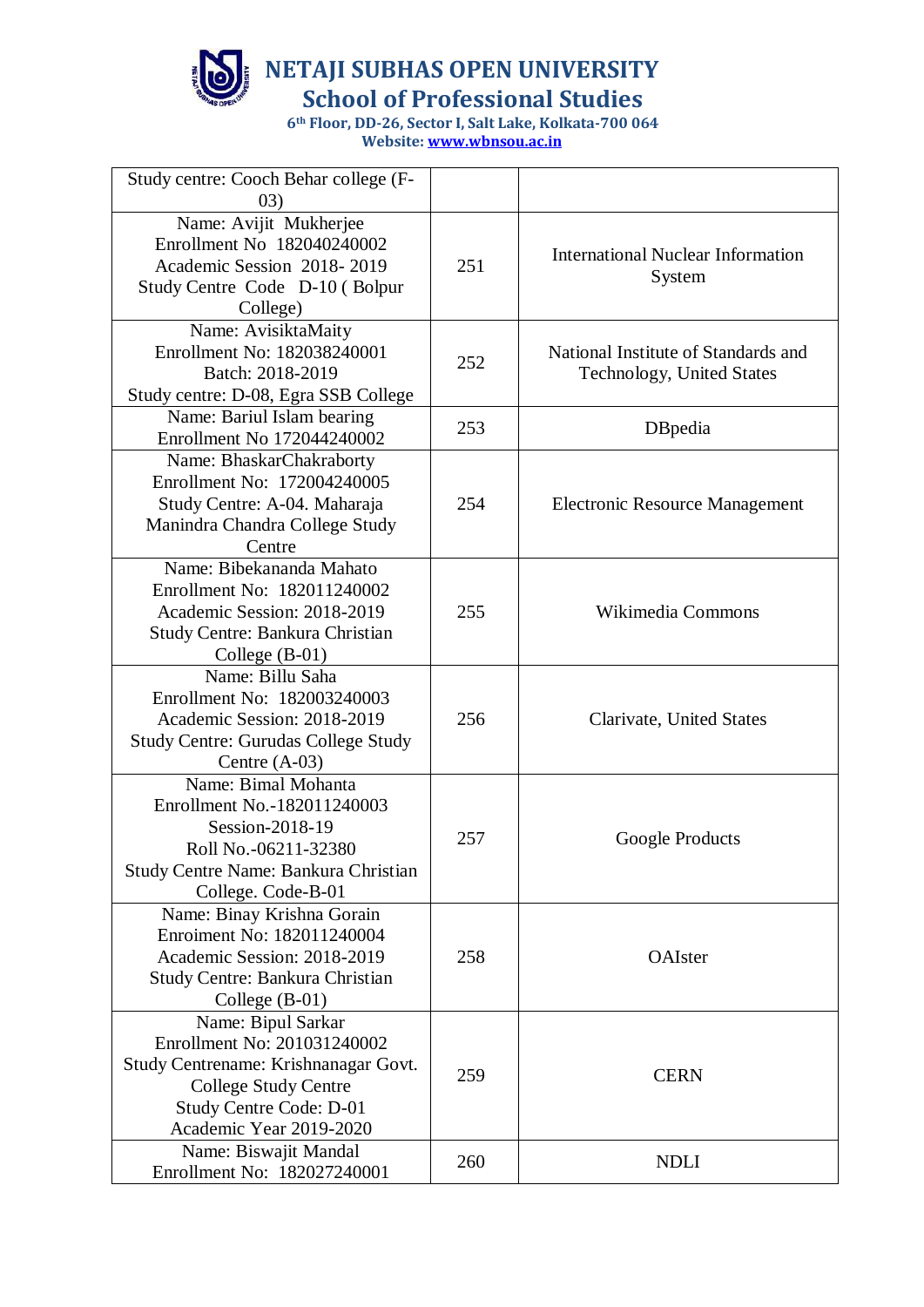

**School of Professional Studies**

| Study Centre - A.P.C College Study                        |     |                                       |
|-----------------------------------------------------------|-----|---------------------------------------|
| $Centre(C-07)$<br>Session - $2018 - 2019$                 |     |                                       |
| Name: Chinmoy Mandal                                      |     |                                       |
| En No-172035240001                                        |     |                                       |
| Session: 2017-18                                          | 261 | The Human Library                     |
| Code: D-05                                                |     |                                       |
| Name: Chumki Mandal                                       |     |                                       |
| Academic Session: 2018-2019                               |     |                                       |
| Study Centre: Malda College (E-03)                        | 262 | Wikidata                              |
| Enrollment No: 182043240001                               |     |                                       |
| Name: Dali Karmakar                                       |     |                                       |
| Enrollment Noumber-182068240002                           |     |                                       |
| Acamic Session-2018-2019                                  | 263 | <b>Astronet Consortium</b>            |
| Study Centre: G-8 Lalbaba Colleg                          |     |                                       |
| Name: Debasis Nayek                                       |     |                                       |
| Enrollment No: 1820 1324 0005                             |     |                                       |
| Raja N L Khan Women's College,                            | 264 | World Cultural Council                |
| Code: $B-03$                                              |     |                                       |
| Session: 2018-2019                                        |     |                                       |
| Name: Debolina Dutta                                      |     |                                       |
| enrolment numbe: 20110424000                              |     | Consortium for e-Resources in         |
| Academic Session jan-Dec 2020                             | 265 | Agriculture (CeRA)                    |
| Study centre: Alipurdua Mahila                            |     |                                       |
| Mahavidyalaya                                             |     |                                       |
| Name: Deepa Kundu<br>Enrollment No: -182036240002         |     |                                       |
| Academic Session--2018-2019                               | 266 | <b>National Information Standards</b> |
| Study Centre -- Chakdaha College                          |     | Organization, United States           |
| Study Centre (D-06)                                       |     |                                       |
| Name: Dipika Majumder                                     |     |                                       |
| Enrollment No: 182033240002                               |     |                                       |
| Roll No-027033-32291                                      |     |                                       |
| Study Centre - Sree Chaitanya College.                    | 267 | De Gruyter                            |
| Code-D-03                                                 |     |                                       |
| Session-2018-2019                                         |     |                                       |
| Name: Farida Khatun                                       |     | Networked Digital Library of Theses   |
| Enrollment No.:182038240002                               | 268 | and Dissertations (NDLTD)             |
| Study Centre: Egra SSB College                            |     |                                       |
| Name: Fayzur Rahaman Sardar                               |     |                                       |
| Enrollment No. 201070310685                               | 269 | <b>Project Gutenberg</b>              |
| Study Centre: Bankim Sardar College                       |     |                                       |
| $(G-10)$                                                  |     |                                       |
| Name: Golam Mortuja Biswas<br>Enrollment No: 182084240001 |     |                                       |
| Academic Session: 2018-2019                               | 270 | E-ShodhSindhu                         |
| <b>Study Centre: Dumkal College Study</b>                 |     |                                       |
|                                                           |     |                                       |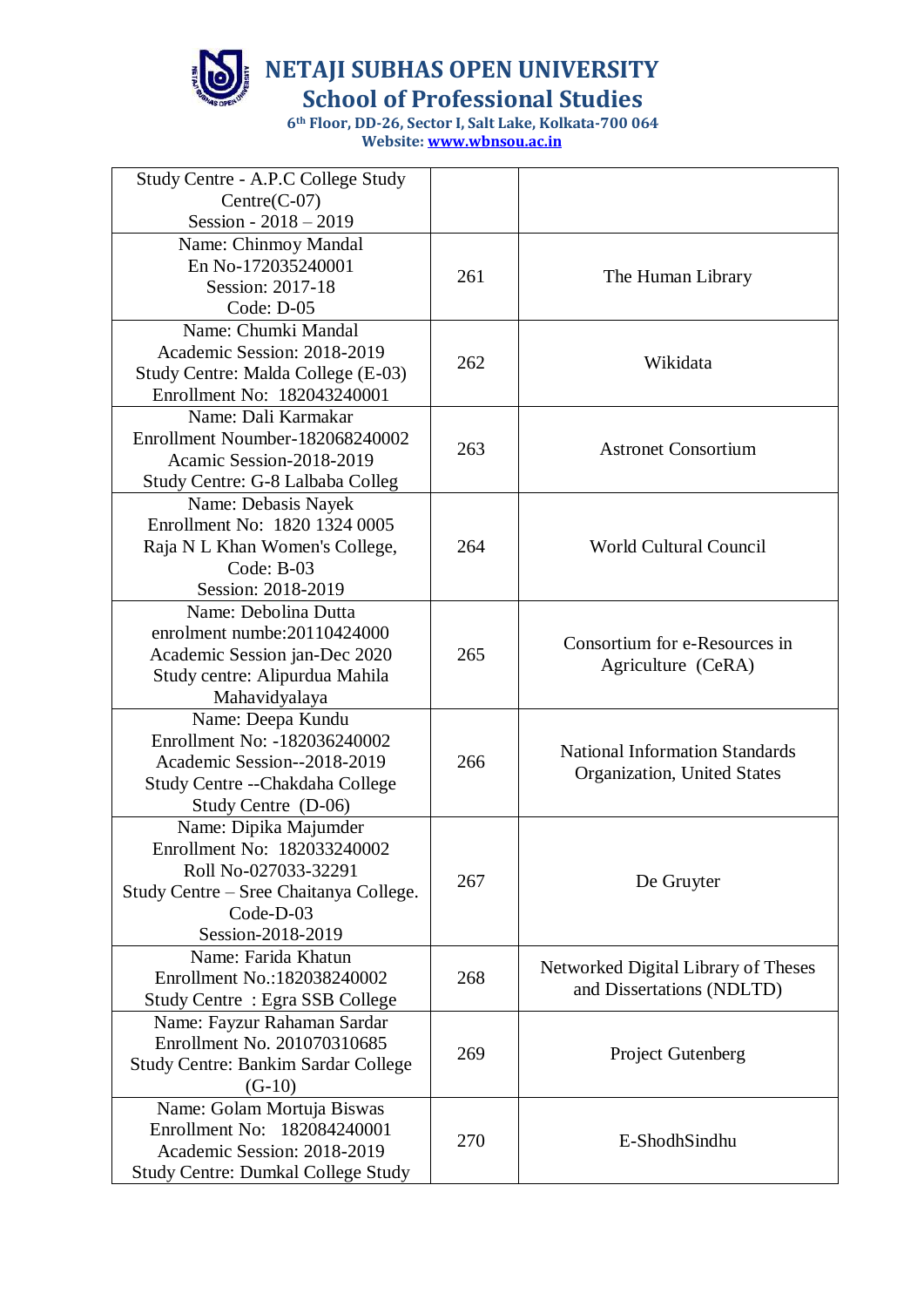

**School of Professional Studies**

| Centre                                     |     |                                                 |
|--------------------------------------------|-----|-------------------------------------------------|
| <b>Study Centre Code: I-04</b>             |     |                                                 |
| Name: Gopal Das Adhikari                   |     |                                                 |
| Enrollment No: 172038240002                |     |                                                 |
| Roll Number: 012038-32269                  | 271 | The Central Sericultural Research and           |
| Study Centre: D-08 Egra S S B              |     | Training Institute (CSRTI), Mysore              |
| College                                    |     |                                                 |
| Registration Year: 2017-18                 |     |                                                 |
| Name: Gopal Das Adhikari                   |     |                                                 |
| Enrollment No: 172038240002                |     |                                                 |
| Roll Number: 012038-32269                  |     |                                                 |
| Study Centre: D-08 Egra S S B              | 272 | OpenDOAR                                        |
| College                                    |     |                                                 |
| Registration Year: 2017-18                 |     |                                                 |
| Name: Krishanu Dey                         |     |                                                 |
| Enrollment No: 17207924001                 |     |                                                 |
| Session2018-19                             | 273 | Crowdsourcing                                   |
| <b>Study Centre - Sripat Singh College</b> |     |                                                 |
| Name: Krishna Biswas                       |     |                                                 |
| Enrollment No: 182039240001                |     |                                                 |
| Study Centre Name & code: D-09             | 274 | Cloud Computing                                 |
| (Ghatal R.S. Mahavidyalaya Study           |     |                                                 |
| Centre)                                    |     |                                                 |
| Name: Krishna Sarkar                       |     |                                                 |
| Enrollment No: 182121240001                |     | <b>International Society for Scientometrics</b> |
| Study Centre: Tufanganj                    | 275 | and Informetrics                                |
| Mahavidyalaya                              |     |                                                 |
| Study Centre Code: M-01                    |     |                                                 |
| Name: Krishnagopal Panda                   |     |                                                 |
| Enrollment No: 182004240003                | 276 | Google Products                                 |
| SC: Maharaja Manindra Chandra              |     |                                                 |
| College (A04)                              |     |                                                 |
| Name: Lipi Mitra                           |     |                                                 |
| Enrollment No: 172034240003                |     |                                                 |
| Session-2017-2018                          | 277 | ProQuest                                        |
| Study Centre -Mahadevananda                |     |                                                 |
| Mahavidyalaya Study Centre. (D-04)         |     |                                                 |
| Name: Mainul Islam                         |     |                                                 |
| Roll No: 084079-32429                      |     |                                                 |
| Enrolment Number: 182079240002             | 278 | The SSRN: Social Science Research               |
| Study Centre & Code: H-09 Sripat           |     | <b>Network</b>                                  |
| Singh College                              |     |                                                 |
| Session: 2018-19                           |     |                                                 |
| Name: Mamotaj Banu                         |     |                                                 |
| Enrolment Number: 182084240002             | 279 | The Central Sericultural Research and           |
| <b>Study Centre Name: Dumkal College</b>   |     | Training Institute (CSRTI), Mysore              |
| <b>Study Centre</b>                        |     |                                                 |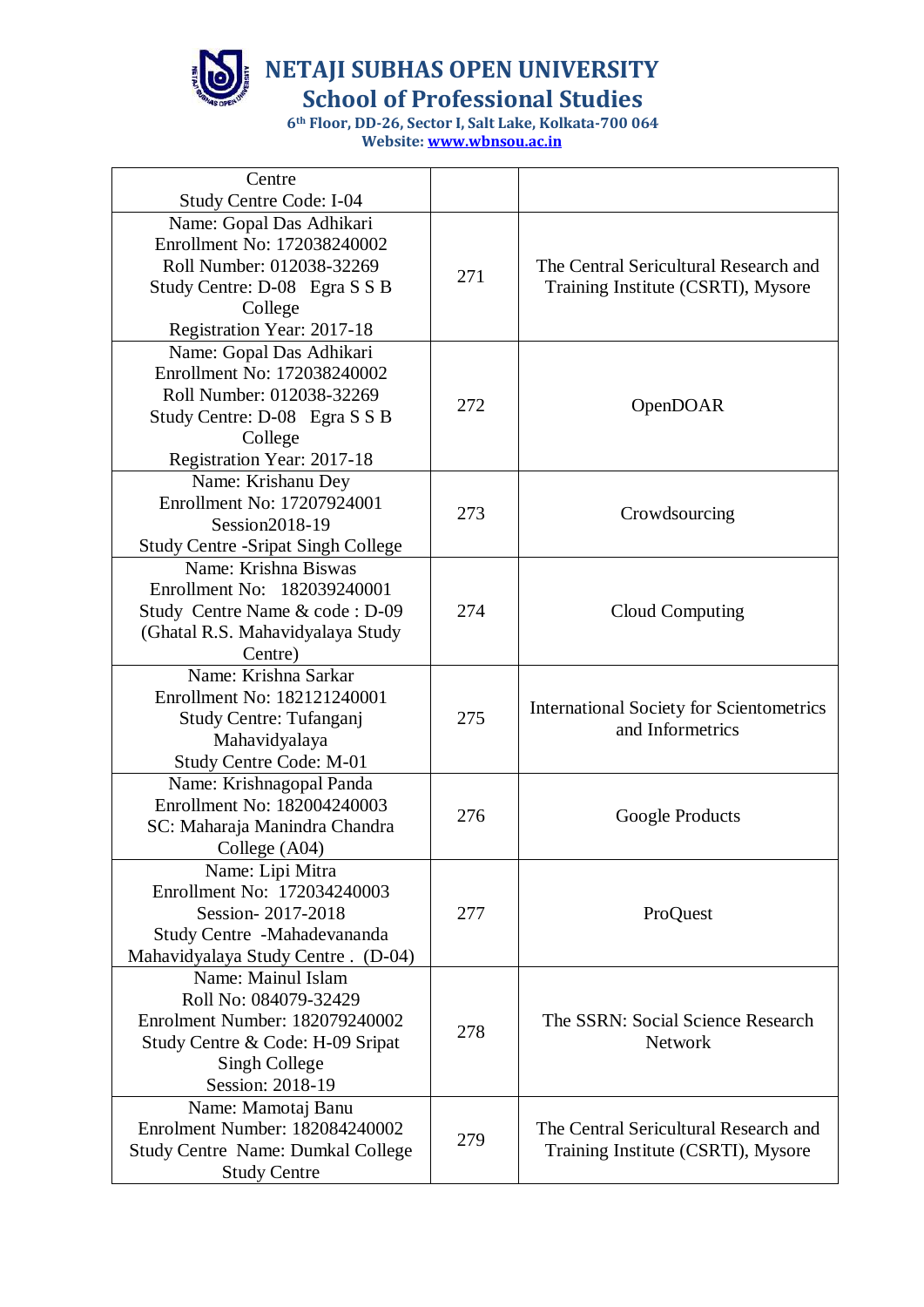

**School of Professional Studies**

| Study Centre Code: I-04<br>Academic Session: 2018-2019                                                                                                            |     |                                                                      |
|-------------------------------------------------------------------------------------------------------------------------------------------------------------------|-----|----------------------------------------------------------------------|
| Name: Manashi Jana<br>Enrollment No: 201059240001<br>Academic year: 2019 -2020.Session -<br>January 2020<br>Study Centre: Prabhu Jagabandhu                       | 280 | <b>FORSA</b> Consortium                                              |
| College Study Centre (F-09)<br>Name: Md Nasim Ansari<br>Enrollment No: 182109240001<br>Study Centre: S.R. Fatepuria College<br>Study Centre Code: K-09            | 281 | Shodhganga                                                           |
| Name: Mihir Haldar<br>Enrollment No: 1820 4324 0002<br>Session-2018-2019<br>Study Centre: E-03 Malda College                                                      | 282 | Data Curation                                                        |
| Name: Mijanur Rahman<br>Enrolment Number: 182084240003<br>Academic Session: 2018-2019<br>Study centre: Dumkal college study<br>centre.<br>Study Centre Code: I-04 | 283 | Million Book Project                                                 |
| Name: Mithun Mondal<br>Enrollment No: 172079240002<br><b>Study Centre: H09</b>                                                                                    | 284 | <b>National Information Standards</b><br>Organization, United States |
| Name: Moumita Kundu<br>Enrollment No: 182034240002<br>Study Centre - Mahadevananda<br>Mhavidyalaya<br>Session - 2018-2019                                         | 285 | <b>Internet Archive</b>                                              |
| Name: MrinalKanti Das<br>Enrollment No: 182043240003<br>Session-2018 - 2019<br>Malda College Study Centre (E - 03)                                                | 286 | <b>International Communication</b><br>Association                    |
| Name: Nabanita Goswami<br>Enrollment No: 182026240003<br>Session-2018-2019<br>Study Centre – Netaji Mahavidyalaya<br>$(C-06)$                                     | 287 | N-LIST                                                               |
| Name: Nilratan Ghorai<br>Enrolment No.: 182092240001<br>Academic Session: 2018-2019<br><b>Study Centre: Uluberia College Study</b><br>Centre $(J-02)$             | 288 | <b>Digital Preservation</b>                                          |
| Name: Nilratan Ghorai,<br>Enrollment No: 182092240001,<br><b>Study Centre: J-02</b>                                                                               | 289 | The Victoria Memorial Hall, Kolkata                                  |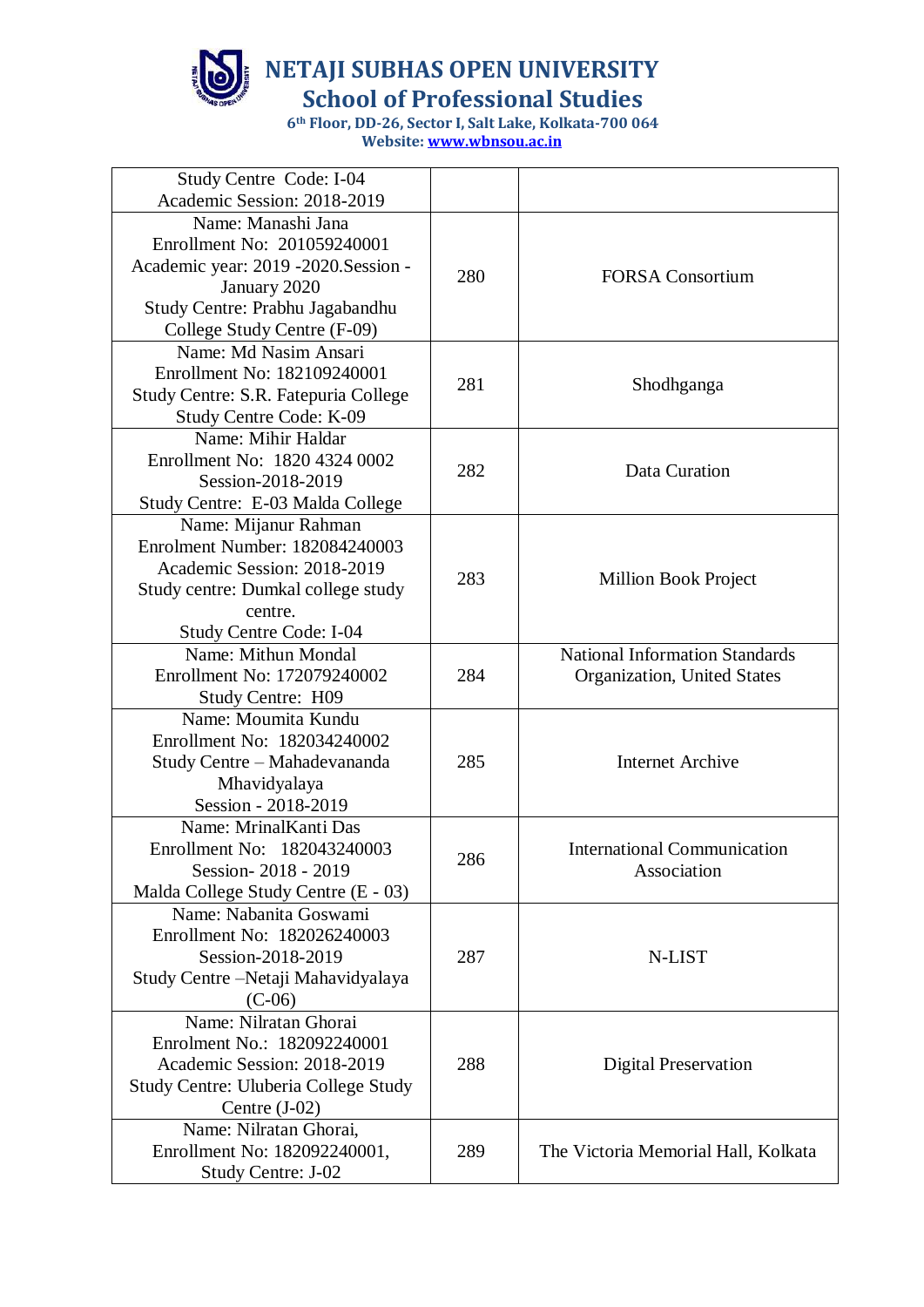

**School of Professional Studies**

| Uluberia College Study Centre                                                                                                                                                        |     |                                                                       |
|--------------------------------------------------------------------------------------------------------------------------------------------------------------------------------------|-----|-----------------------------------------------------------------------|
| Name: PalashKarmakar<br>Enrollment No: 182011240006<br>Study Centre Name: Bankura Christian<br><b>College Study Centre</b><br>Study Centre Code-B-01<br>Academic Session - 2018-2019 | 290 | Swayam Programme, GOI                                                 |
| Name: ParthaSarathi Pramanick<br>Enrollment No: 172035240002<br>Academic Session-2017 - 2018<br>Study Centre: Karimpur Pannadevi<br>College Study Centre                             | 291 | <b>International Society for Knowledge</b><br>Organization            |
| Name: Pintu Pramanik<br>Enrolment Number: 1720 1924 0002<br>Study Centre: Sonarpur Mahavidyalaya<br><b>Study Centre</b><br>Session: 2017-2018                                        | 292 | The SSRN: Social Science Research<br><b>Network</b>                   |
| Name: Pooja Kar<br>Enrollment No: 182034240003<br>Roll Number: 050034-32344<br>Session: 2018-2019                                                                                    | 293 | Library Resource Discovery Service                                    |
| Name: Pranab Chakraborty<br>Enrollment No: 172036240005<br>Batch: 2017-18<br>Study Centre: Chakdaha College Study<br>Centre $(D-06)$                                                 | 294 | <b>Million Book Project</b>                                           |
| Name: Pratyusa Manna<br>Enrollment No: 182069240001<br>Academic Session - 2018-2019<br><b>Study Centre - Bagnan College Study</b><br>Centre $(G-09)$                                 | 295 | The Commisssion for Scientific and<br>Technical Terminology (CSTT)    |
| Name: Prodyut Basu<br>Enrolment No - 182053240005<br>Study Centre - Cooch Behar College<br>$(F-03)$<br>Session - 2018 - 2019                                                         | 296 | Electronic publishing                                                 |
| Name: Prosenjit Roy<br>Enroll No.-201053240003<br>Session-2020-21<br><b>Study Centre: Coochbehar College</b><br>(F03)                                                                | 297 | The Inter-University Centre for<br>Astronomy and Astrophysics (IUCAA) |
| Name: Puja Halder<br>Enrollment No: 182034240004<br>Study Centre: Mahadevananda<br>Mahavidyalaya Study Centre (D-04)<br>Session: 2018 -19                                            | 298 | <b>HELINET</b> Consortium                                             |
| Name: Purnima Khatick.                                                                                                                                                               | 299 | <b>INDEST-AICTE</b>                                                   |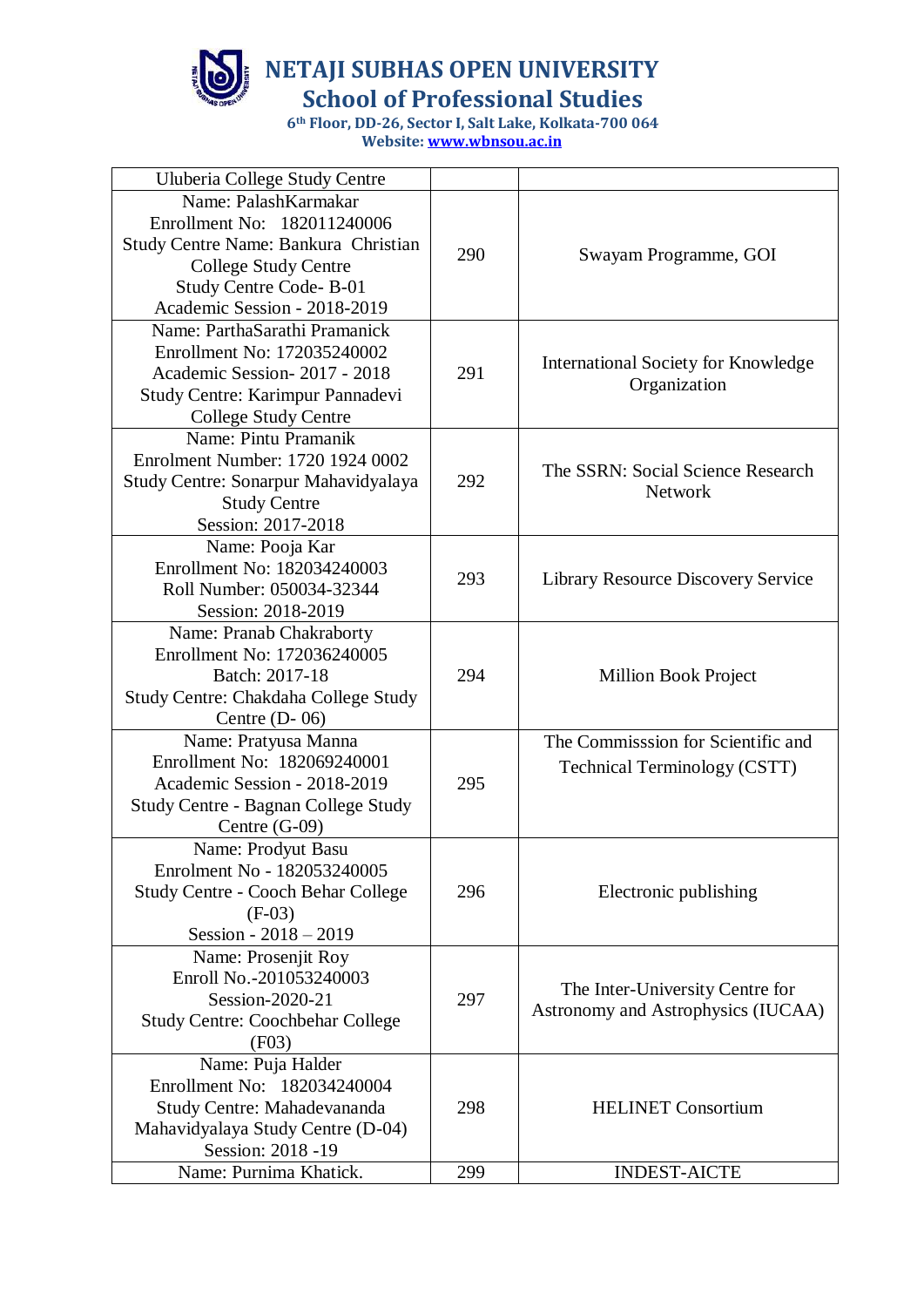

**School of Professional Studies**

| Enrollment No: 182076240001.<br>Academic Session-2018-2019.  |     |                               |
|--------------------------------------------------------------|-----|-------------------------------|
| <b>Study Centre: Kharagpur College Study</b>                 |     |                               |
| Centre.<br><b>Study Centre Code-H-06</b>                     |     |                               |
| Name: Rajib Bowri                                            |     |                               |
| Study Centre: Trivenidevi Bhalotia                           |     |                               |
| Collage $(L-07)$                                             | 300 | Academic Social Network       |
| Enrolment Number: 182117240002                               |     |                               |
| Session: 2018-2019                                           |     |                               |
| Name: Rajib Lochan Kundu                                     |     |                               |
| Enrolment No - 182011240008                                  |     |                               |
| Academic Session 2018-2019                                   | 301 | <b>PubMed Central</b>         |
| Study centre: Bankura Christian                              |     |                               |
| College                                                      |     |                               |
| Code -B 01                                                   |     |                               |
| Name: RajuKajli                                              |     |                               |
| Enrollment No: 182097240002                                  | 302 | <b>World Cultural Council</b> |
| Study Centre Name: Syama Prasad                              |     |                               |
| College Study Centre (J-07)                                  |     |                               |
| Name: Ranjit De                                              |     |                               |
| Enrollment No: 182048240002                                  |     |                               |
| Academic Session: 2018-2019                                  | 303 | <b>INDEST-AICTE</b>           |
| Study Centre Name: Sammilani College<br>Study Centre (E -08) |     |                               |
| Name: Riya Pattanayak                                        |     |                               |
| Enrollment No: 172006240003                                  |     |                               |
| Academic Session: 2017 - 2018                                | 304 | Reddit                        |
| <b>Study Centre Name: Surendranath</b>                       |     |                               |
| Evening College Study Centre                                 |     |                               |
| Name: Sabia Sultana                                          |     |                               |
| Enrollment No: 182072240003                                  |     |                               |
| Study Centre Name: Taki Government                           | 305 | <b>Assistive Technology</b>   |
| College $(H-02)$                                             |     |                               |
| Academic Year-2018-2019                                      |     |                               |
| Name: Sabina Baraily                                         |     |                               |
| Enrolment Number: 182051240010                               |     |                               |
| Study Centre: F-01(Siliguri College                          | 306 | ShodhShuddhi                  |
| <b>Study Centre)</b>                                         |     |                               |
| Session: 2018-2019                                           |     |                               |
| Name: Sabitri Subba                                          |     |                               |
| Enrollment No. 182051240011                                  |     |                               |
| Session - 2018-2019                                          | 307 | <b>Million Book Project</b>   |
| Study Centre - F-01 Siliguri College<br><b>Study Centre</b>  |     |                               |
| Name: Sahali Chakroborty                                     |     |                               |
| Enrollment No: 172068240002                                  | 308 | <b>World Cultural Council</b> |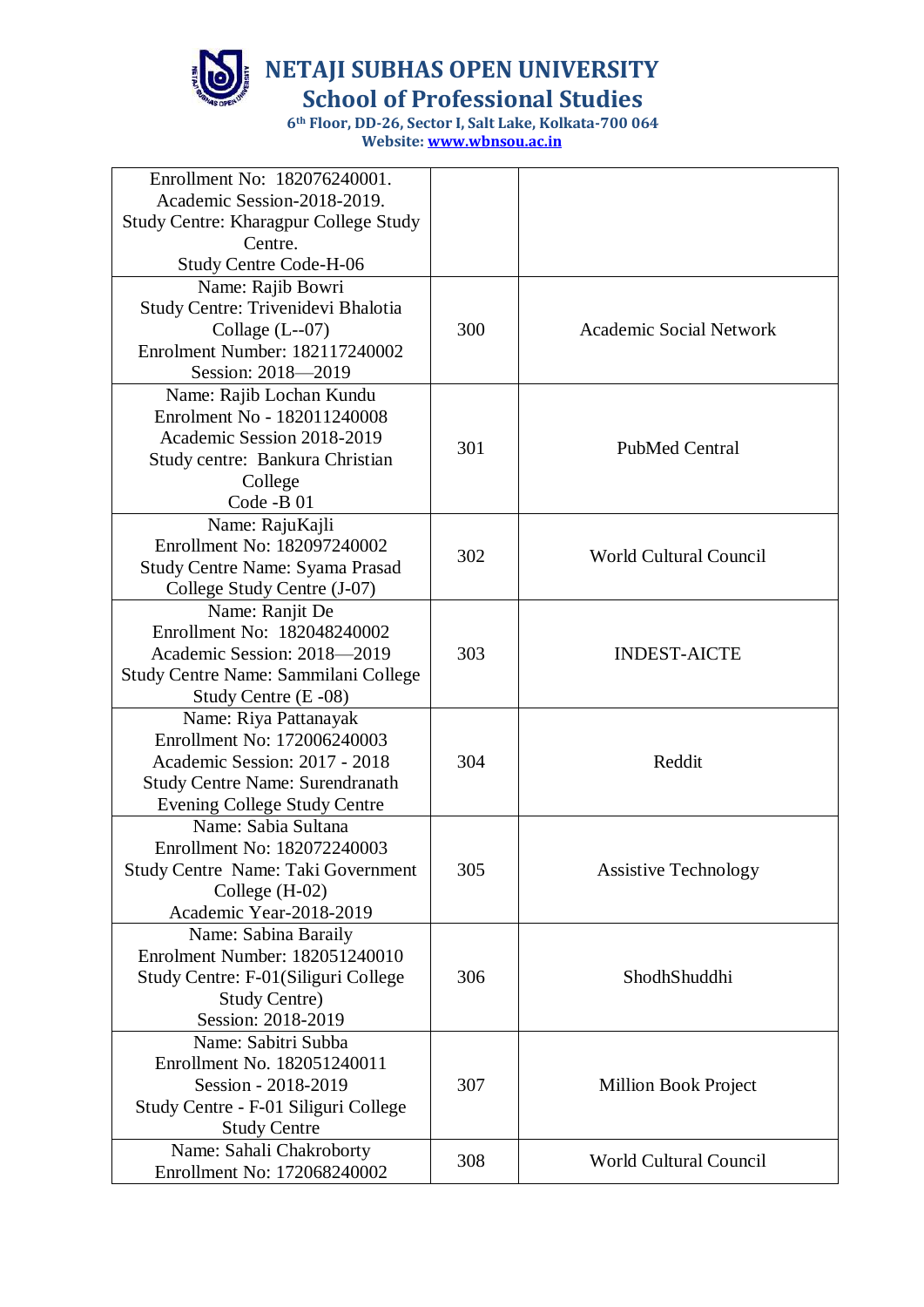

**School of Professional Studies**

| Academic Session-2017-2018                                                                                                                                 |     |                                                                                    |
|------------------------------------------------------------------------------------------------------------------------------------------------------------|-----|------------------------------------------------------------------------------------|
| Study Centre: Lalbaba College Study<br>Centre                                                                                                              |     |                                                                                    |
| Name: Saheli Dey                                                                                                                                           |     |                                                                                    |
| Enrollment No: 182088240003<br>Study Centre Name: Kalna College (I -<br>(08)<br>Academic Session: 2018-2019                                                | 309 | The Central Sericultural Research and<br>Training Institute (CSRTI), Mysore        |
| Name: Samina Khatun<br>Enrollment No: 1820 2124 0010<br>Study Centre: Burdwan Raj College<br>Centre Code: (C-01)                                           | 310 | <b>International Council on Monuments</b><br>and Sites                             |
| Name: Sampad Saha,<br>Enrollment No: 182104240003                                                                                                          | 311 | The Jawaharlal Nehru Centre for<br><b>Advanced Scientific Research</b><br>(JNCASR) |
| Name: Sanchita Samajdar<br>Enrolment Numbe: 182032240005<br>Academic Session-2018-2019<br><b>Study Centre Code-D-02</b>                                    | 312 | National Science Digital Library,<br><b>United States</b>                          |
| Name: Sangita Neogi<br>Enrollment No: 182053240006<br>Session: 2018 -- 2019<br>Study Centre: Coochbehar College (F-<br>03)                                 | 313 | e-PG Pathshala                                                                     |
| Name: Sanjib Malik<br>Enrollment No: 1820 2624 0004 (2018-<br>19)<br>Roll: 025026 Number: 32285<br>Study Centre: Netaji Mahavidyalaya<br>(C06)             | 314 | Education & Research in Computer<br>Networking, GOI                                |
| Name: Sarfaraj Shaensha Ahamad<br>Enrollment No 162043210495<br><b>Study Centre Malda College</b>                                                          | 315 | SwayamPrabha, GOI                                                                  |
| Name: Sathi Ghosh<br>Enrollment No: 182034240006<br>Roll No: 050034-32347<br>Study Centre: Mahadevananda<br>Mahavidyalaya (D-04)<br>Session: 2018-2019     | 316 | FOSSEE Project, GOI                                                                |
| Name: Shrabani Dey Khan.<br>Enrollment No: - 182026240005.<br>Academic Session: - 2018-2019.<br>Study Centre:-Netaji Maha Vidyalaya.<br>Centre Code:- C-06 | 317 | <b>PubMed Central</b>                                                              |
| Name: Shraboni Basu<br>Enrolment No.: 182025240002<br><b>Study Centre Name: Chandernagore</b>                                                              | 318 | DBpedia                                                                            |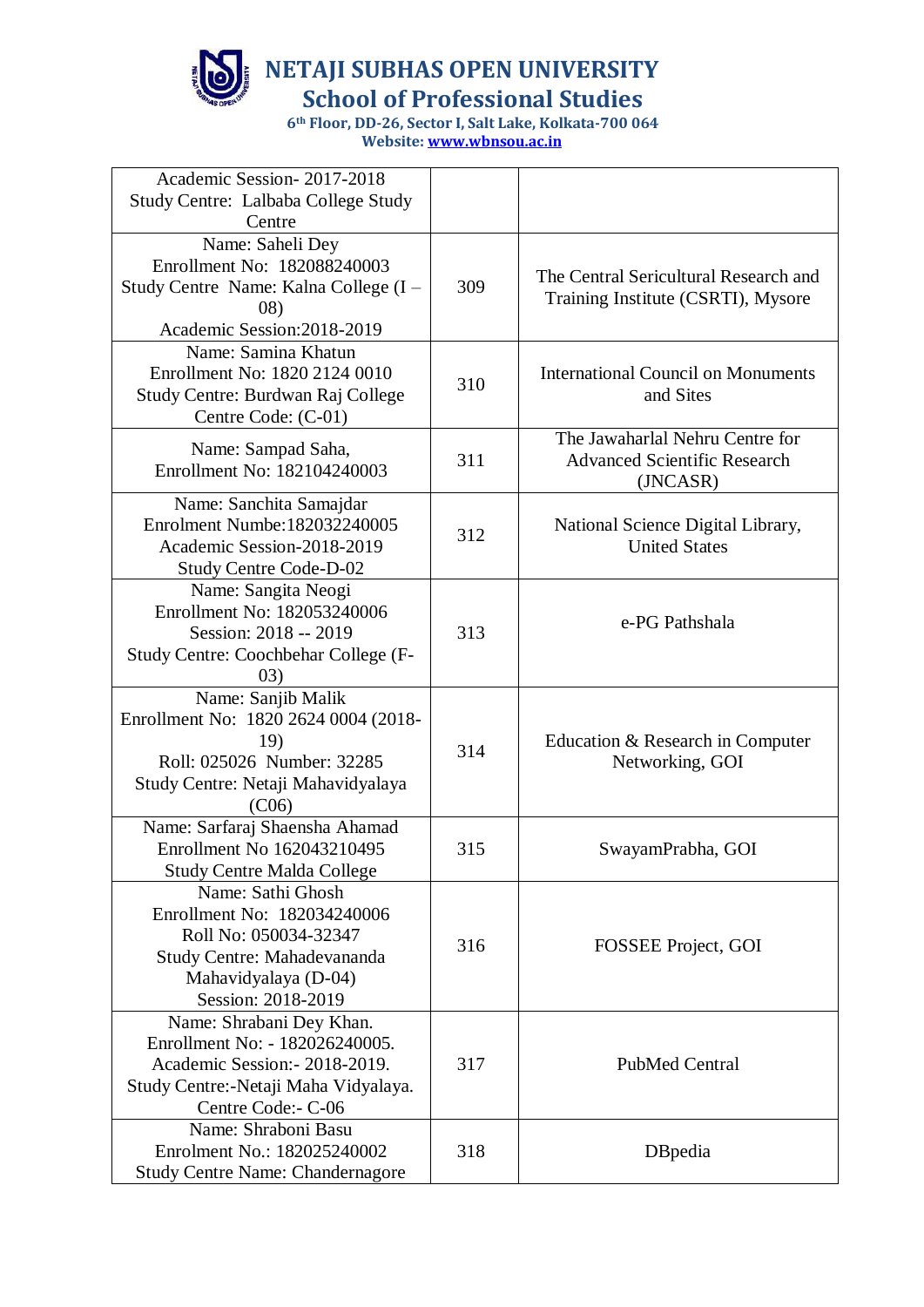

**School of Professional Studies**

| Government College (C-05)<br>Batch: 2018 - 2019                                                                                                           |     |                                                                                    |
|-----------------------------------------------------------------------------------------------------------------------------------------------------------|-----|------------------------------------------------------------------------------------|
| Name: Siuli Prasad<br>Enrollment No: 182061240001<br>Session-2018-2019<br>Chanchal College Stydy Centre<br>Rool-243061 No-32505                           | 319 | The Jawaharlal Nehru Centre for<br><b>Advanced Scientific Research</b><br>(JNCASR) |
| Name: Snigdha Das.<br>Enrollment No. - 182027240002.<br>Study Centre - A.P.C. College Study<br>Session - 2018-2019                                        | 320 | The Central Sericultural Research and<br>Training Institute (CSRTI), Mysore        |
| Name: Sourav Saha<br>Enrollment No: 182036240007<br>Academic Session-2018-2019<br>Study Centre: Chakdaha College (D-<br>06)                               | 321 | Think-Asia                                                                         |
| Name: Subhajit Kar<br>Enrollment No. - 1820 3024 0002<br>Session - 2018-2020<br><b>Study Centre - Tarakeswer Degree</b><br>College                        | 322 | Social Bookmarking                                                                 |
| Name: Subhas Chandra Ray<br>Enrollment No: 201004240012<br>Academic year 2019-2020, Session:<br>January 2020                                              | 323 | E-ShodhSindhu                                                                      |
| Name: Subhendu Roy<br>Enrolment Number: 182001240002<br><b>Study Centre: Dumdum Motijheel</b><br>College (A-01)<br><b>Batch: 2018</b>                     | 324 | The Victoria Memorial Hall, Kolkata                                                |
| Name: Subrata Ghosh<br>Enrolment No. - 182033240003<br>Roll - 027033-32292<br>Study Centre: Sree Chaitanya College<br>$(D-03)$<br>Session - $2018 - 2019$ | 325 | <b>World Cultural Council</b>                                                      |
| Name: Subrata Patra.<br>Enrollment No: 182062210050<br>Garhbeta College Study Centre                                                                      | 326 | Folksonomy                                                                         |
| Name: Sudipta Sanki<br>Enrollment No: 182091240002.<br>Study centre code: J-01                                                                            | 327 | Information literacy                                                               |
| Name: Susobhan Jana<br>Enrollment No: 182034240009<br>Study Centre: Mahadevananda<br>Mahavidyalaya (D-04)<br>Session: 2018-19                             | 328 | Social Bookmarking                                                                 |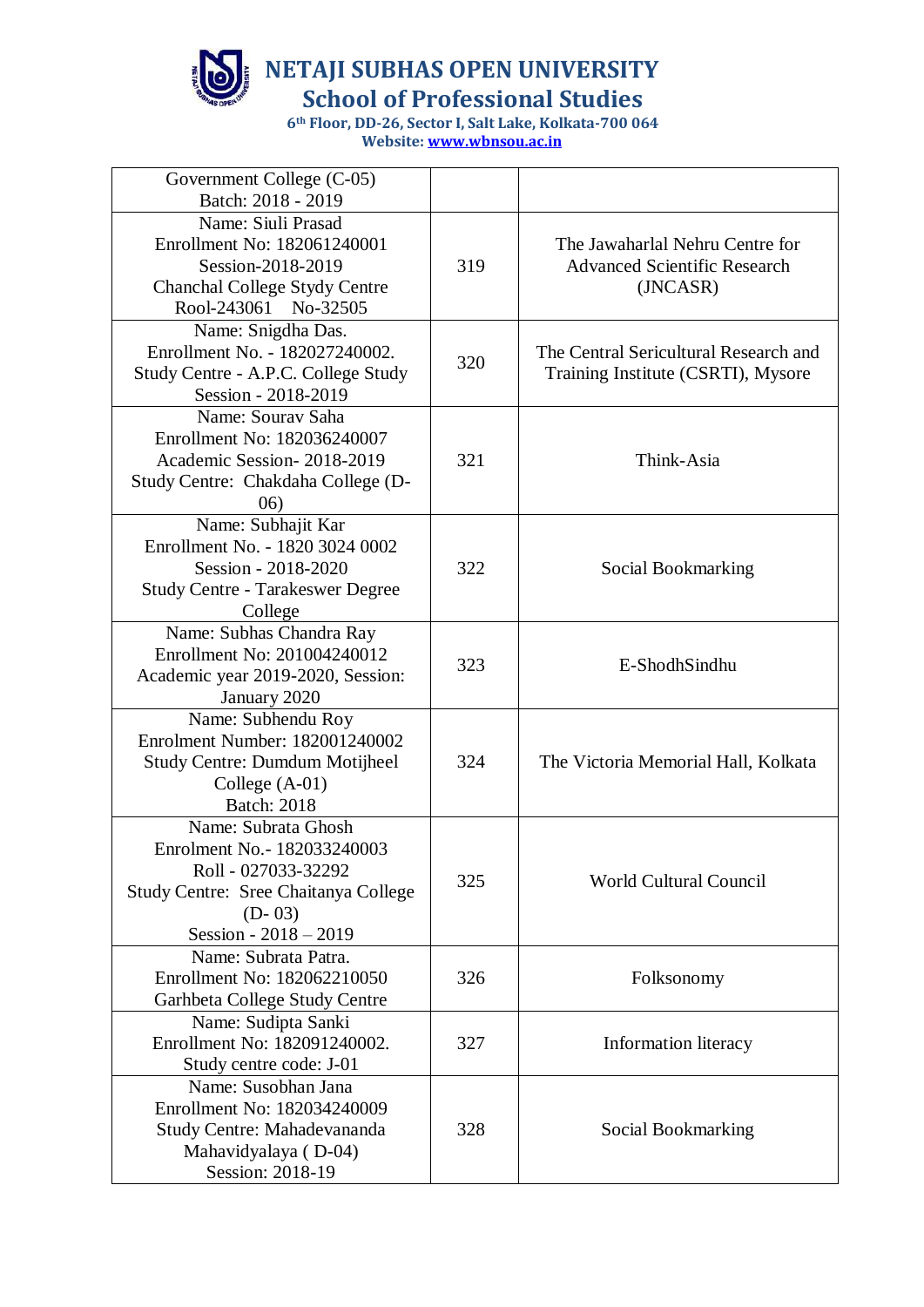

**School of Professional Studies**

| Name: Tanmoy Bhowmik                                      |     | <b>International Association of Music</b> |
|-----------------------------------------------------------|-----|-------------------------------------------|
| Enrollment No: 182041240002                               | 329 | Libraries, Archives and Documentation     |
| Study Centre: Balurghat College (E-01)<br>Name: Tarun Deb |     | Centres                                   |
| Enrollment No: 1820 3224 0006                             |     |                                           |
| Registration Session-2018-2019                            | 330 | <b>Academic Social Network</b>            |
| <b>Study Centre: Barasat Govt. College</b>                |     |                                           |
| $(D-02)$                                                  |     |                                           |
| Name: Vivekananda Upadhaya                                |     |                                           |
| Enrollment No: 182040240004                               |     |                                           |
| Study Centre Name: Bolpur College (D-                     | 331 | <b>International Communication</b>        |
| 10)                                                       |     | Association                               |
| Batch: 2018-19                                            |     |                                           |
| Name: Somnath Bag                                         |     |                                           |
| Enrollment No: 182028240003                               | 332 | Information literacy                      |
| Study Centre Name: ??)                                    |     |                                           |
| Batch: 2018-19                                            |     |                                           |
| Name: Munmun Kundu                                        |     |                                           |
| Enrollment No: 182073240001                               |     | <b>International Association of Art</b>   |
| Study Centre Name: Raja Peary Mohan                       | 333 |                                           |
| College (H-03)                                            |     |                                           |
| Batch: 2018-19                                            |     |                                           |
| Name: Satyajit Pal<br>Enrollment No: 182035240002         |     | <b>International Association of Music</b> |
| Study Centre Name: Karimpur Panna                         | 334 | Libraries, Archives and Documentation     |
| Devi College (D-05)                                       |     | Centres                                   |
| Batch: 2018-19                                            |     |                                           |
| Name: Samina Khatun                                       |     |                                           |
| Enrollment No: 182021240010                               |     |                                           |
| Study Centre Name: Burdwan Raj                            | 335 | <b>International Communication</b>        |
| College $(C-01)$                                          |     | Association                               |
| Batch: 2018-19                                            |     |                                           |
| Name: Palash Kumar Naskar                                 |     |                                           |
| Enrollment No: 172060240001                               |     | International Federation for Information  |
| <b>Study Centre Name: Gour Mohan</b>                      | 336 | Processing                                |
| Sachin Mondal Mahavidyalaya (F-10)                        |     |                                           |
| Batch: 2017-18                                            |     |                                           |
| Name: Rupa Gharame<br>Enrollment No: 182021240009         |     |                                           |
|                                                           | 337 | Electronic publishing                     |
| Study Centre Name: Burdwan Raj<br>College (C-01)          |     |                                           |
| Batch: 2018-19                                            |     |                                           |
| Name: Sadhana Jana                                        |     |                                           |
| Enrollment No: 182060210084                               | 338 | <b>IMDb</b>                               |
| Study Centre Name: F-10                                   |     |                                           |
| Name: MD Sohel Rana                                       |     |                                           |
| Enrollment No: 182044240003                               | 339 | International Council for Open and        |